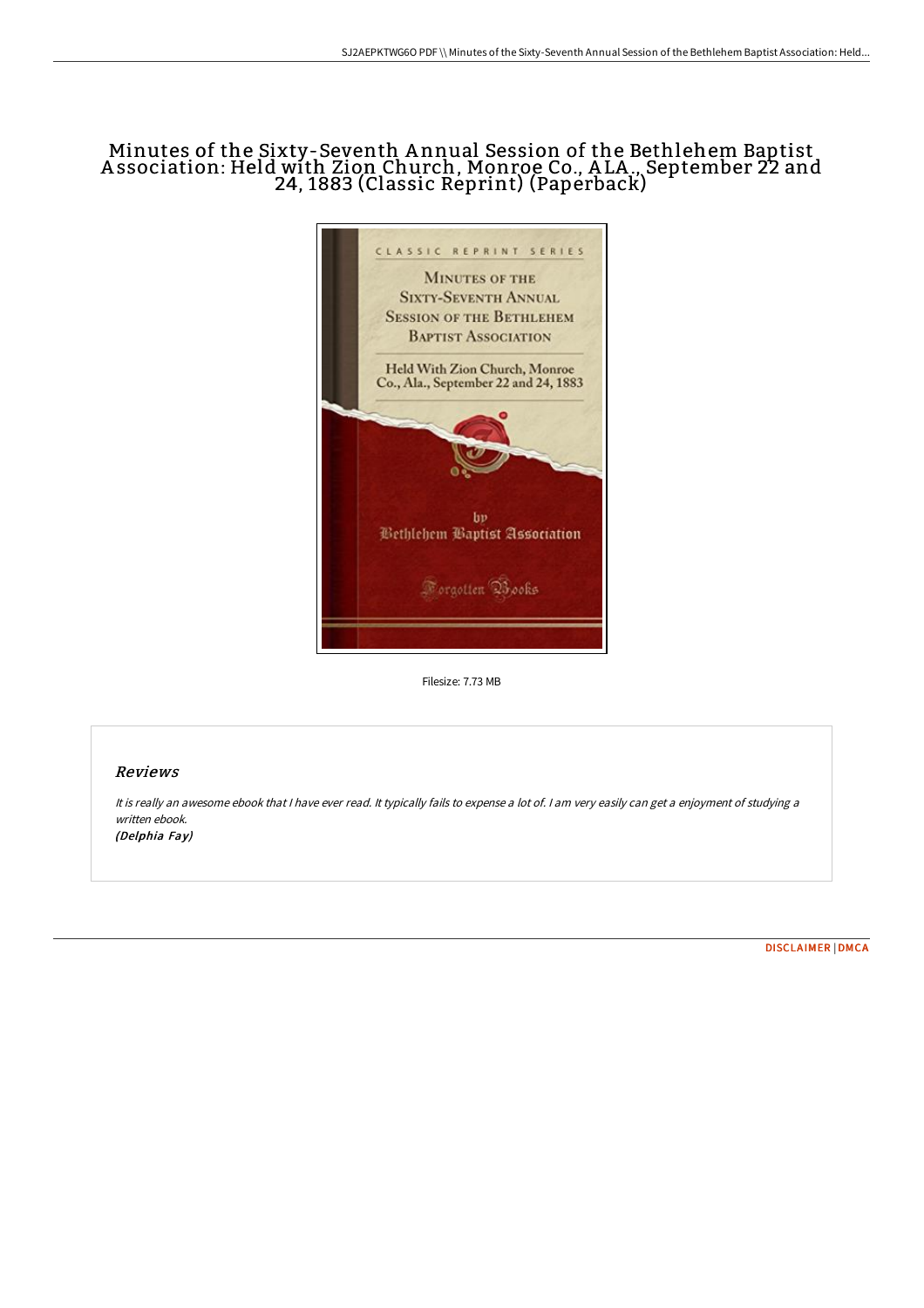## MINUTES OF THE SIXTY-SEVENTH ANNUAL SESSION OF THE BETHLEHEM BAPTIST ASSOCIATION: HELD WITH ZION CHURCH, MONROE CO., ALA., SEPTEMBER 22 AND 24, 1883 (CLASSIC REPRINT) (PAPERBACK)



To download Minutes of the Sixty-Seventh Annual Session of the Bethlehem Baptist Association: Held with Zion Church, Monroe Co., ALA., September 22 and 24, 1883 (Classic Reprint) (Paperback) PDF, you should click the link beneath and download the ebook or have access to additional information which are have conjunction with MINUTES OF THE SIXTY-SEVENTH ANNUAL SESSION OF THE BETHLEHEM BAPTIST ASSOCIATION: HELD WITH ZION CHURCH, MONROE CO., ALA., SEPTEMBER 22 AND 24, 1883 (CLASSIC REPRINT) (PAPERBACK) ebook.

Forgotten Books, 2017. Paperback. Condition: New. Language: English . Brand New Book \*\*\*\*\* Print on Demand \*\*\*\*\*.Excerpt from Minutes of the Sixty-Seventh Annual Session of the Bethlehem Baptist Association: Held With Zion Church, Monroe Co., Ala., September 22 and 24, 1883 The following corresponding messengers were received, to-wit: From the Pine Barren association-elders P. J. Cree, W. G. Curry, J. F. Deer, and Bro. P. C. Riley. About the Publisher Forgotten Books publishes hundreds of thousands of rare and classic books. Find more at This book is a reproduction of an important historical work. Forgotten Books uses state-of-the-art technology to digitally reconstruct the work, preserving the original format whilst repairing imperfections present in the aged copy. In rare cases, an imperfection in the original, such as a blemish or missing page, may be replicated in our edition. We do, however, repair the vast majority of imperfections successfully; any imperfections that remain are intentionally left to preserve the state of such historical works.

 $\mathbf{r}$ Read Minutes of the [Sixty-Seventh](http://albedo.media/minutes-of-the-sixty-seventh-annual-session-of-t.html) Annual Session of the Bethlehem Baptist Association: Held with Zion Church, Monroe Co., ALA., September 22 and 24, 1883 (Classic Reprint) (Paperback) Online

Download PDF Minutes of the [Sixty-Seventh](http://albedo.media/minutes-of-the-sixty-seventh-annual-session-of-t.html) Annual Session of the Bethlehem Baptist Association: Held with Zion Church, Monroe Co., ALA., September 22 and 24, 1883 (Classic Reprint) (Paperback)